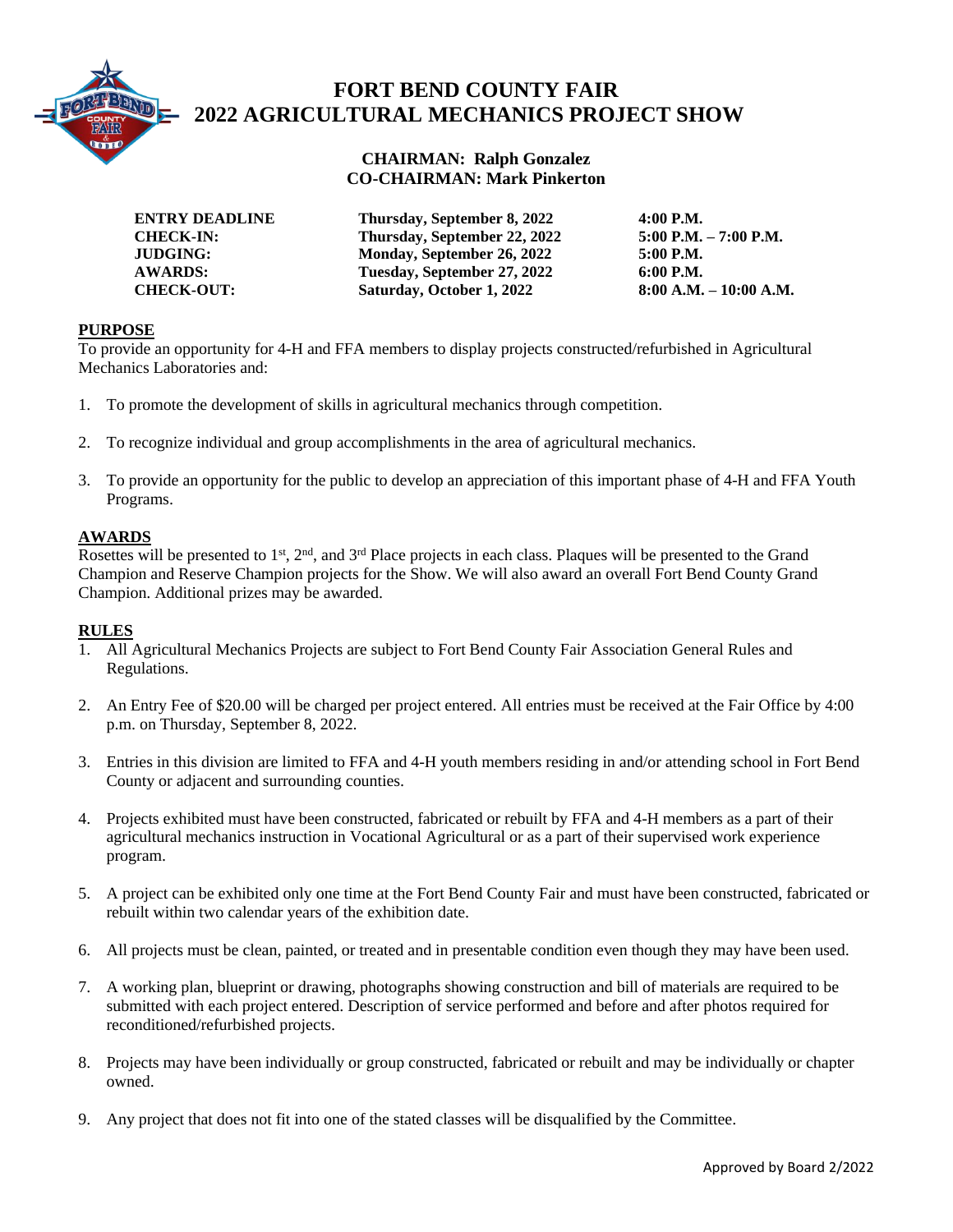- 10. All projects are to be identified with standard club exhibitor cards (supplied by Exhibitor's Club or Affiliate). Additional signs, banners, for sale signs, etc. must be approved by the Committee Chairman.
- 11. The student/students must be present during the judging to meet and discuss their project with the judges.
- 12. Every precaution will be taken to protect the projects entered; however, neither the Fort Bend County Fair Association nor Officials of this Committee will be responsible for any losses or damage to projects.
- 13. The Fort Bend County Fair Association reserves the right to display projects as space and quantity of projects allow. It is possible that larger projects, tractors, livestock handling equipment, etc. may be displayed at an alternate location.
- 14. Absolutely no "FOR SALE" signs may be placed on exhibits.
- 15. Projects will be judged on the following:
	- A. Workmanship 30 points
	- B. Design & Materials used 20 points
	- C. Practicality 20 points<br>
	D. Degree of Difficulty 20 points
	- D. Degree of Difficulty
	- E. Finish 10 points

### **CLASSES**

1. Agricultural Machinery and Equipment Classes:

Hay Equipment Spraying Equipment Mounted and Pull-Type Tractor Equipment Hydraulic Equipment Shop Equipment Truck, Tractor and Agricultural Equipment or Accessories

2. Electrical Equipment Classes:

Show and Livestock Equipment Shop tools and Equipment

3. Livestock Handling Equipment Classes:

Gates and Panels Squeeze Chutes and Restraining Equipment Trim Chutes, Blocking Stands, Livestock Crates Head Gates Feeders Other Livestock Equipment

4. Trailer Classes:

Small Utility Small Stock Utility and Implement Trailers Stock Trailers Multi-Bale Trailers

5. Home Convenience/Recreation

Barbecue Picnic Table Wood Racks Furniture/Wood Projects

6. Reconditioned/Refurbished: